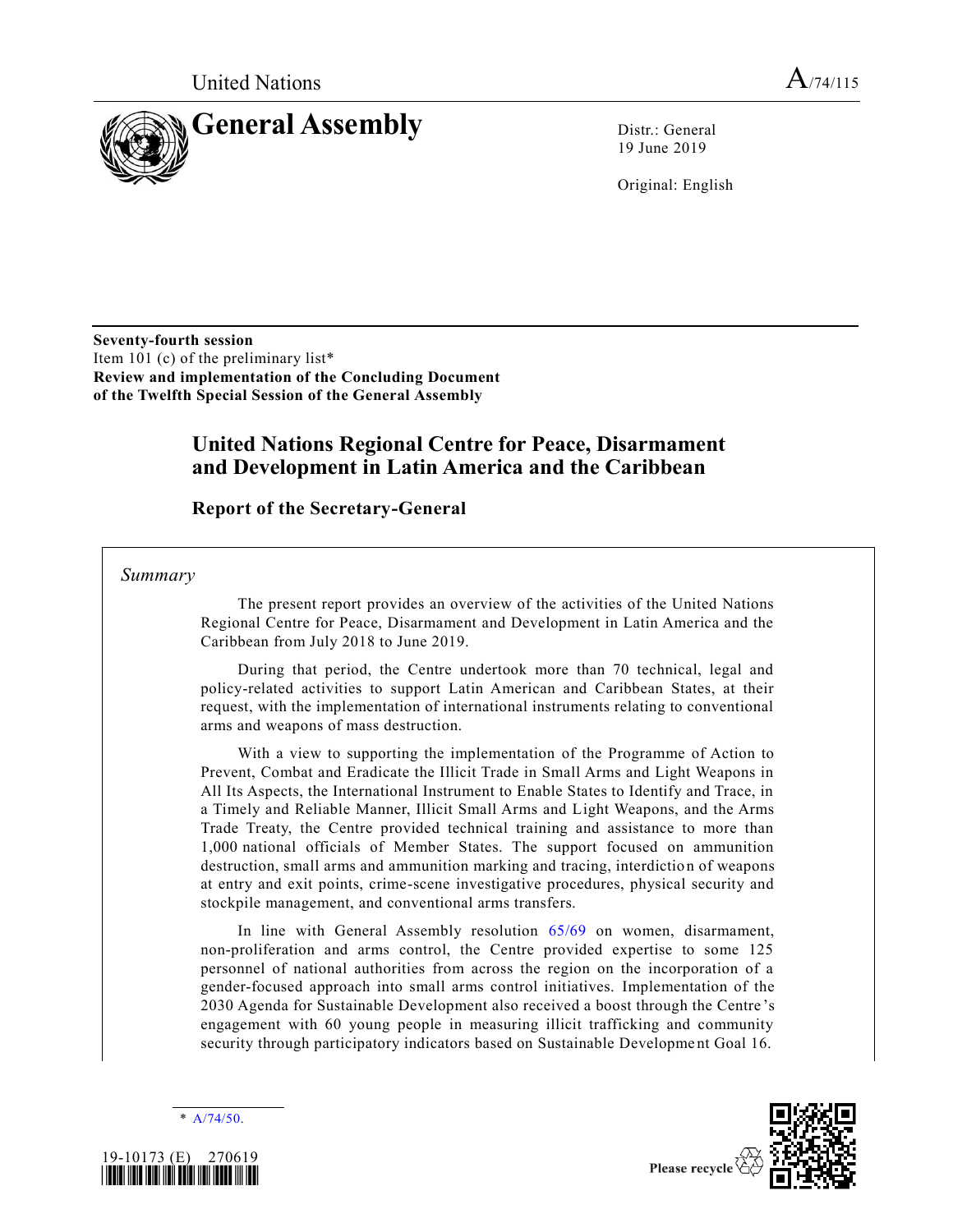During the reporting period, legislative and capacity-building support was provided to States to enhance their implementation of Security Council resolution [1540 \(2004\)](https://undocs.org/en/S/RES/1540%20(2004)) on preventing the proliferation of weapons of mass destruction and their means of delivery to non-State actors.

The Secretary-General expresses his gratitude to the Member States and other partners that supported the Centre's operation and programmes with financial and in-kind contributions and calls upon those in a position to do so to make voluntary contributions in order to sustain and further develop its activities in response to the increasing requests for assistance and cooperation by Member States in the region. The Secretary-General is particularly thankful to Peru for the support it has provided the Centre, as host country, for more than 30 years.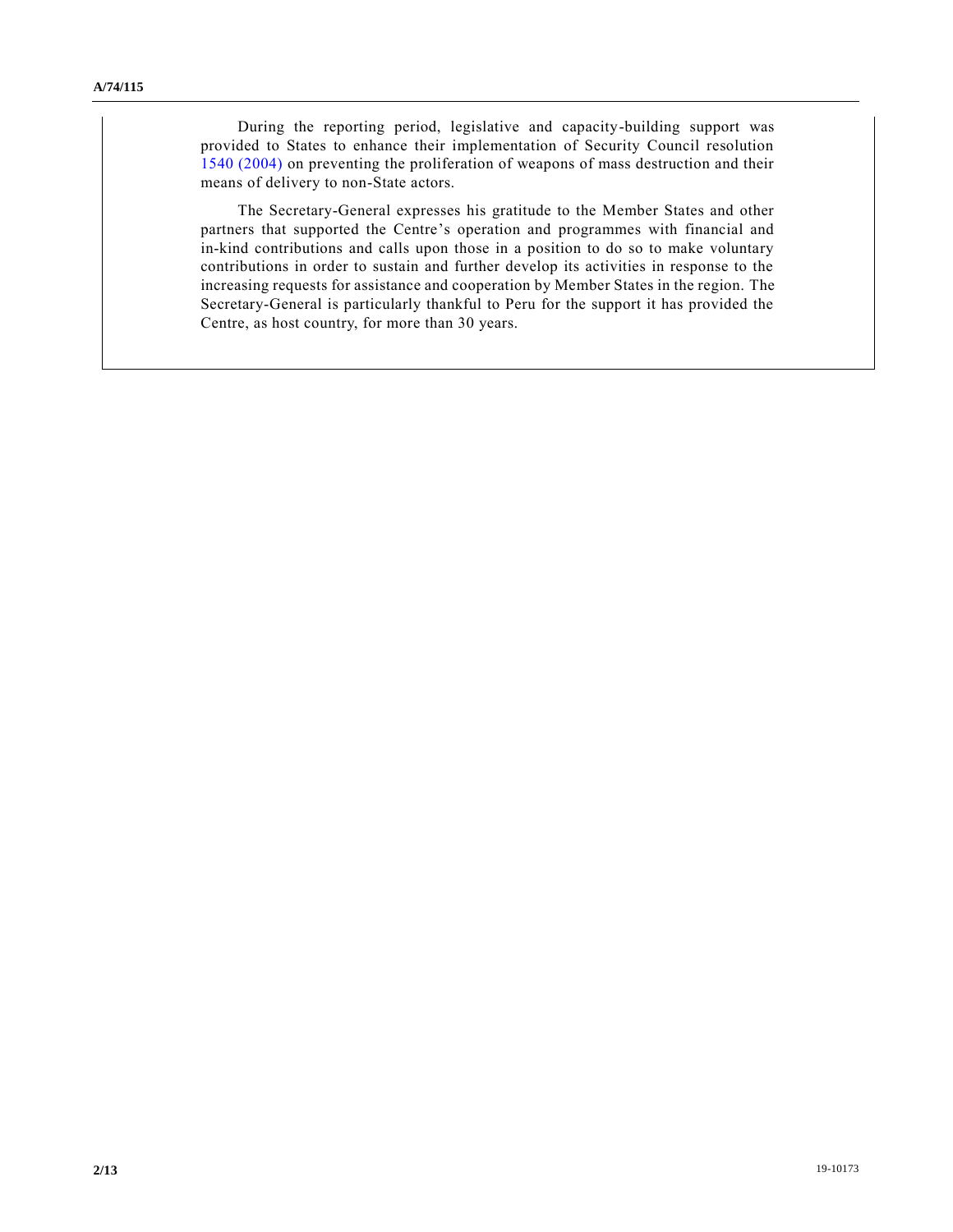## **I. Introduction**

1. In its resolution [73/76,](https://undocs.org/en/A/RES/73/76) the General Assembly reiterated its strong support for the role of the United Nations Regional Centre for Peace, Disarmament and Development in Latin America and the Caribbean in the promotion of peace, disarmament and development among its Member States and encouraged the Centre to further develop activities in all States of the region in the important areas of peace, disarmament and development, and to provide, upon request and in accordance with its mandate, support for the initiatives of Member States in those area s at the regional and subregional levels.

2. The General Assembly requested the Secretary-General to submit a report on the implementation of the resolution at its seventy-fourth session. In the present report, submitted pursuant to that request, the main activities carried out by the Centre from July 2018 to June 2019 are highlighted. A financial statement on the status of the trust fund for the Centre in 2018 is contained in the annex to the report.

## **II. Functioning and mandate**

3. The Centre, located in Lima, was established in 1987, pursuant to General Assembly resolution [41/60 J.](https://undocs.org/en/A/RES/41/60) It is mandated to provide, upon request, substantive support for the initiatives and other activities of the Member States in the region for the implementation of measures for peace and disarmament and for the promotion of economic and social development.

## **III. Main areas of activity**

4. During the reporting period, the Centre undertook more than 70 technical and legal assistance and training activities to support States in the region in their efforts to implement disarmament, arms control and non-proliferation instruments and adhere to international standards and norms in those fields. The following paragraphs provide an overview of the Centre's main areas of activity. Further details are provided in subsequent sections.

5. With a view to reducing the harmful effects of at-risk illicitly proliferated and indiscriminately used conventional arms of war, the Centre worked with the Peruvian Army to destroy ammunition in central Peru.

6. During the reporting period, the Centre bolstered the capacity of more than 120 front-line law enforcement responders in three States with training in the use of X-ray identification to prevent the diversion of weapons. The Centre also trained more than 200 security sector and justice officials from eight States on the promotion of international standards in the investigation and prosecution of firearms-related cases. The training was complemented by the provision of ballistics equipment to improve evidence management and enhance capacity to meet marking and record-keeping responsibilities under the Programme of Action to Prevent, Combat and Eradicate the Illicit Trade in Small Arms and Light Weapons in All Its Aspects (Programme of Action) and the International Instrument to Enable States to Identify and Trace, in a Timely and Reliable Manner, Illicit Small Arms and Light Weapons (International Tracing Instrument).

7. In further efforts to reduce the risk of arms and ammunition being diverted for illicit use, the Centre worked with more than 150 private security personnel to enhance their capacity to apply relevant international physical security standards in their management of stockpile facilities.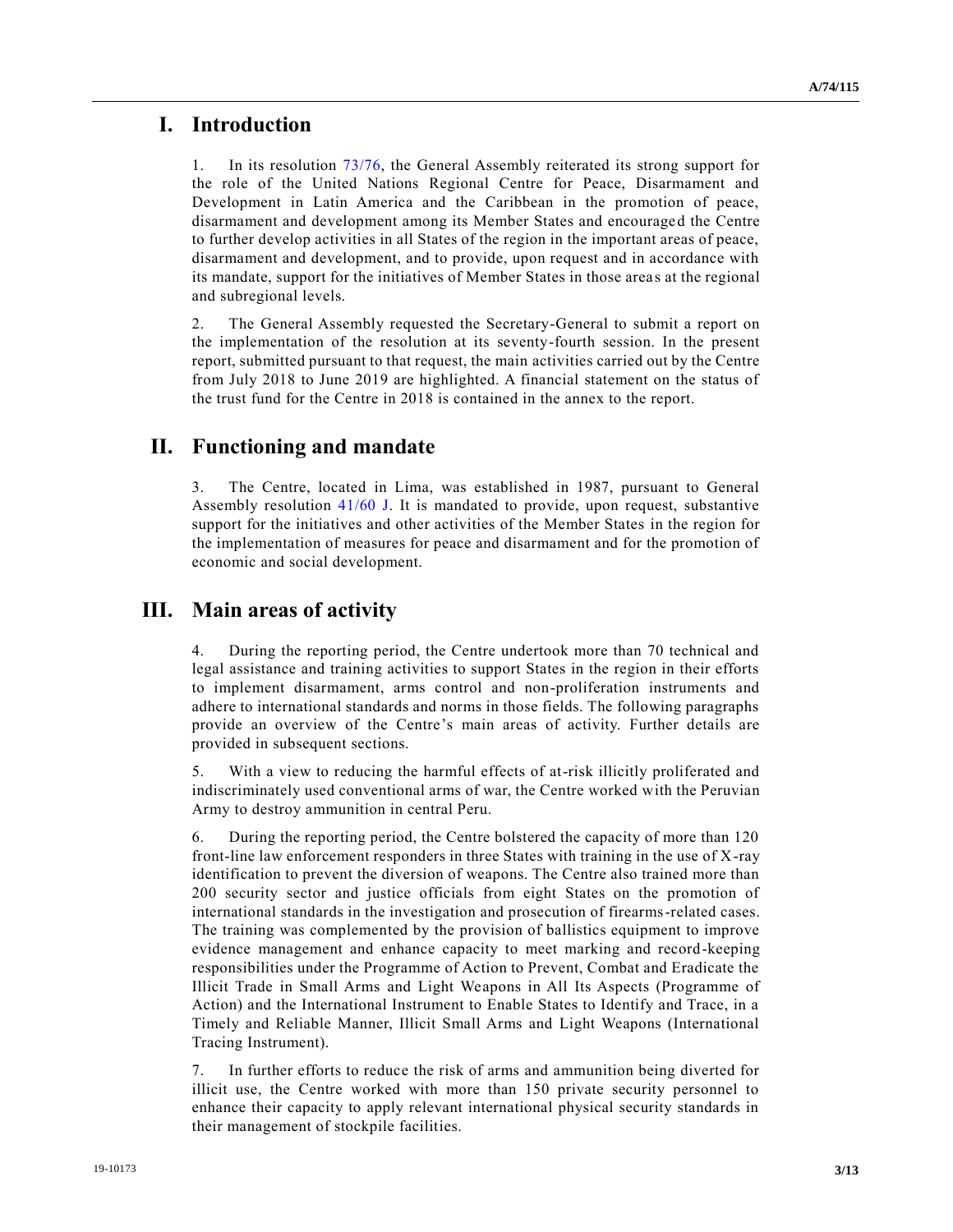8. The Centre continued to support States in their implementation of the Arms Trade Treaty by providing training and technical assistance to more than 220 officials from the Dominican Republic, Guatemala and Paraguay.

9. The Centre worked to align its activities with the Sustainable Development Goals, in particular Goal 16 (promote peaceful and inclusive societies for sustainable development, provide access to justice for all and build effective, accountable and inclusive institutions at all levels) by engaging around 60 young people to measure violence and insecurity through participatory indicators in their local communities.

10. With a view to contributing to current literature and evidence-based dialogue on the mounting scourge of firearms possession and use in schools, the Centre drew up a working study on regional and international best practices with regard to public policies and initiatives addressing the phenomenon.

11. To support the implementation of Security Council resolution [1540 \(2004\),](https://undocs.org/en/S/RES/1540%20(2004)) the Centre helped Peru to draft new legislation regarding the Convention on the Prohibition of the Development, Production and Stockpiling of Bacteriological (Biological) and Toxin Weapons and on Their Destruction (Biological Weapons Convention) and trained 35 Surinamese law enforcement officials on improving maritime security at ports. Both activities were undertaken in response to priorities identified in each State's national action plan.

12. Lastly, the Centre continued to promote the participation of women in disarmament, non-proliferation and arms control initiatives, in line with General Assembly resolution [65/69](https://undocs.org/en/A/RES/65/69) on women, disarmament, non-proliferation and arms control through a regional project on women and peace and security for more than 120 national practitioners. Overall, some 380 women (35 per cent of participants) took part in project activities during the reporting period.

### **A. Public security programme**

#### **1. Providing technical assistance in weapons destruction**

13. In compliance with international instruments and norms, such as the Programme of Action and the International Tracing Instrument, the Centre provided technical assistance to the Peruvian Army in destroying and permanently removing from circulation obsolete and surplus ammunition. Items destroyed included ammunition for more than 900 light weapons, 400 different types of missile, including 10 man-portable air defence systems, 140 helicopter bombs and ammunition for 20,000 assorted small arms. The Centre donated two reusable burning tanks to facilitate the destruction of ammunition and explosives in the future with minimal impact on the environment.

14. The work was done in accordance with the standard operating procedures developed by the Centre on, inter alia, handling and safety, equipment operations and independent monitoring and verification. More than 40 armed forces staff received training in the procedures, which will guide such processes in the future. All procedures are fully in line with the Modular Small Arms Control Implementation Compendium and the International Ammunition Technical Guidelines.

15. The Centre also led the refurbishment of two storage depots used by the Peruvian Army to house military equipment by installing reinforced metal doors, bullet traps, shelves, padlocks and metal cages. The storehouses were inaugurated in May 2019.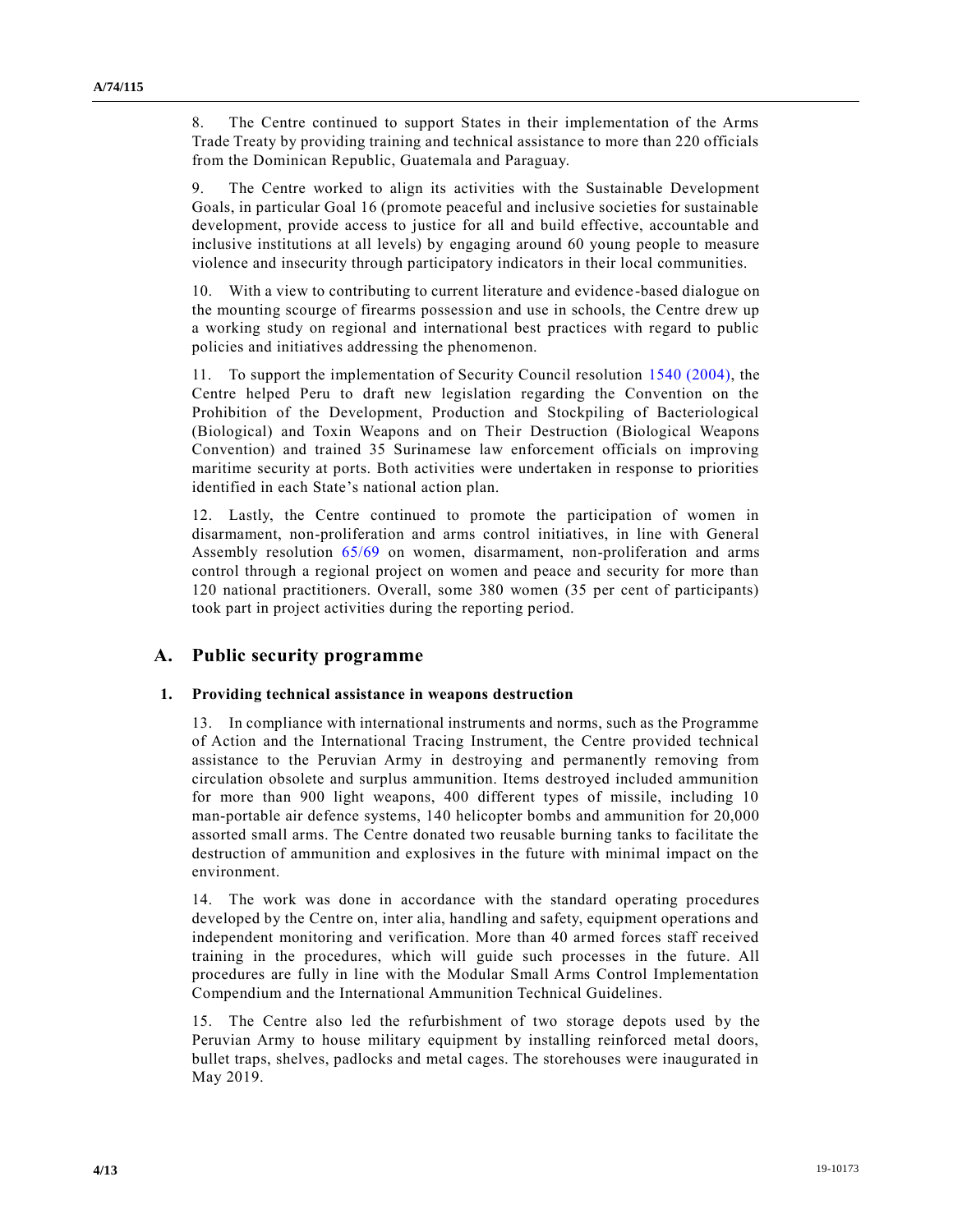#### **2. Supporting weapons interdictions through X-ray technology**

16. Since the establishment of the Centre, the law enforcement community has been a partner in and recipient of its technical assistance. It continued to work with those front-line responders to prevent the trafficking of weapons through training initiatives and the provision of practical tools.

17. More than 120 screening officials from Costa Rica, Guatemala and Peru were trained to better detect and identify weapons and ammunition being illicitly shipped through different entry and exit points (ports, airports, courier services and penitentiary services). The main course tool is an X-ray identification guide, developed in collaboration with the Swiss-based Center for Adaptive Security Research and Applications, that contains descriptions and technical specifications of weapons and highlights new concealment methods used by traffickers.

18. The theory is complemented by simulated interdictions of packages in which participants must identify the parts and components of disassembled firearms and ammunition using X-ray images. Information is also imparted on the sequencing of procedures when handling suspicious or illicit goods.

19. The images in the guide feed into an image library that is being used by national agents and customs officials across the region to improve in-house visual threat detection at points of entry and exit.

#### **3. Improving small arms tracing capacity**

20. Under the Programme of Action and the International Tracing Instrument, governments are encouraged to implement measures for and cooperate in tracing illicit small arms and light weapons, exchange relevant information and use technology to improve the tracing and detection of such weapons.

21. To that end, the Centre continued to work with States to reinforce national forensic procedures for tracing illicit small arms and prosecuting criminals and traffickers by increasing the capacity of firearms examiners to present reliable ballistic evidence in court. That can help to reduce the backlog of firearms-related cases and enhance the sharing of ballistic information among States.

22. The Centre donated state-of-the-art equipment and technology (bullet traps, refurbished indoor ranges and containerized test-fire ranges) to forensic laboratories in Belize, Guyana and Jamaica, enabling firearms examiners to conduct safe test-fires and functional testing that is free of risk and long-term health consequences. Better equipped laboratories also help to improve evidence management and casework, thus enhancing the capacity of States to meet their marking and record-keeping responsibilities under the International Tracing Instrument.

23. The Centre made recommendations to Trinidad and Tobago on how to improve case management and workflow processes at the Firearms Section of its Forensic Science Centre. Recommendations were also shared with firearms experts and laboratory technicians in Guyana and Saint Kitts and Nevis on how to improve the processing of physical ballistic samples (spent bullets and cartridge cases) recovered from unsolved crime scenes and link them to new small arms-related cases. A training road map was drawn up to improve the efficiency of laboratory technicians in the firearms unit in the Bahamas, based on an assessment conducted by the Centre.

24. National, inter-institutional round tables were held in the first half of 2019 in the Bahamas, the Dominican Republic and Trinidad and Tobago to enhance firearmsrelated investigations and assess ballistic intelligence management capabilities. They focused on how to properly handle forensic data related to recovered firearms evidence and the process for collecting it.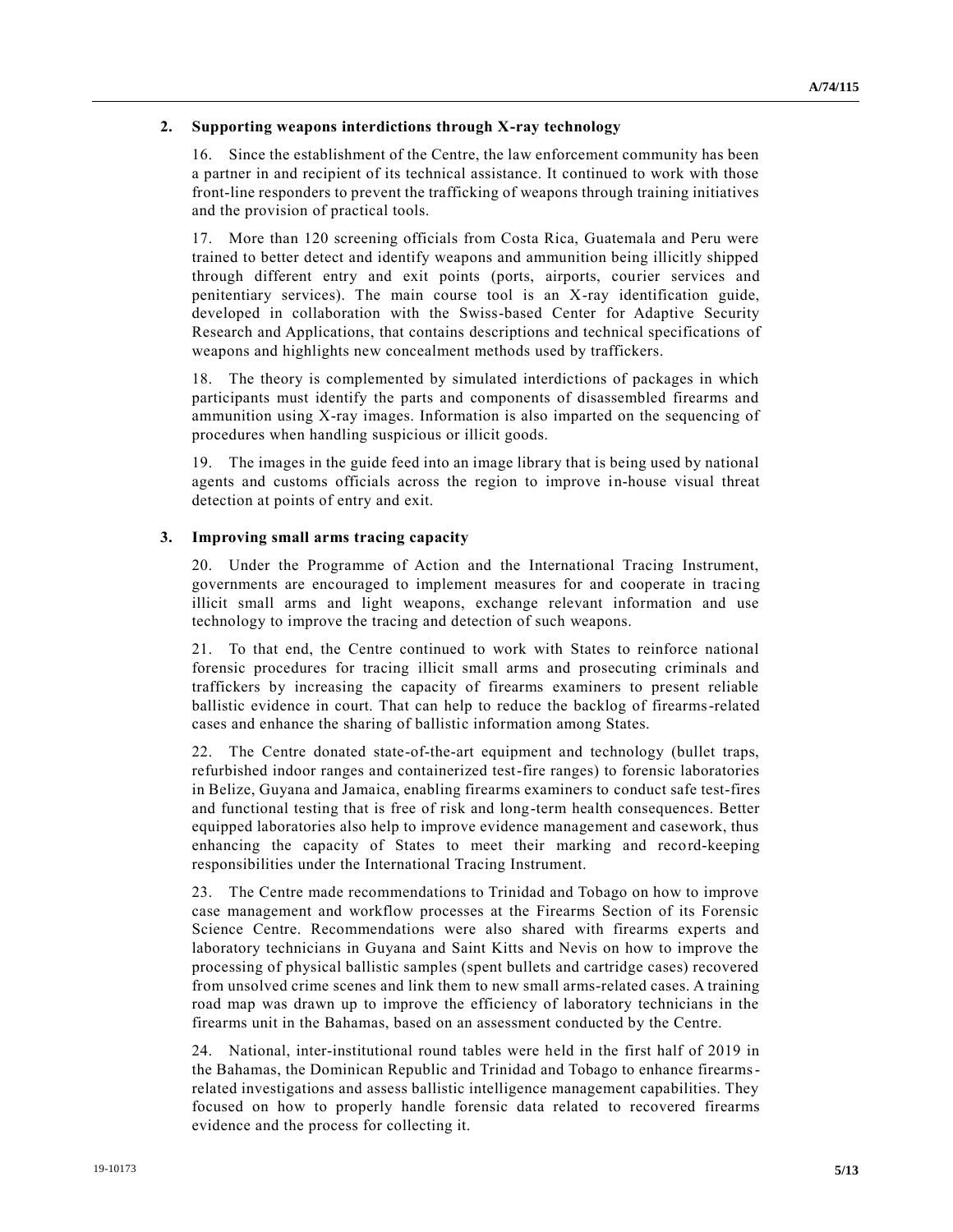25. One of the main requests received from States in the field of forensic ballistics is to increase the capacity of firearms technicians so that they may eventually become competent reporting officers, capable of signing off on forensic reports. The Centre provided follow-up support to the Bahamas in the first half of 2019 through a series of distance learning training sessions for firearms examiners and related field visits. The visits focused on the application of comparison microscopy to examine firearm and ammunition evidence, including bullets and cartridge cases, which is expected to lead to a reduction in impunity in firearms-related cases.

26. In an effort to improve information-sharing between States, the Centre together with the United States Department of State and Caribbean Community Implementation Agency for Crime and Security, hosted a stakeholder meeting to discuss the way forward in preventing the illicit trafficking of arms by improving forensic ballistics capacity throughout the Caribbean. The conclusions of the meeting fed into a document entitled "Recommended Caribbean priority actions on addressing illicit firearms trafficking", which was subsequently submitted to the Caribbean Community political directorate for consideration and eventual implementation.

#### **4. Standardized marking practices**

27. Pursuant to article 8 of the Protocol against the Illicit Manufacturing of and Trafficking in Firearms, Their Parts and Components and Ammunition, supplementing the United Nations Convention against Transnational Organized Crime (Firearms Protocol), in which States are called upon, inter alia, to mark each imported firearm with a view to enabling the competent authorities of that State to trace it, the Centre provided technical assistance and training to 50 national control entities on international marking obligations, standards and best practices for small arms and ammunition in Peru and Costa Rica in December 2018 and March 2019, respectively. The training sessions served as a starting point for internal debate on how to regulate marking practices and enabled the standardization of the marking of arms and ammunition at the national level. During the practical segment, the Centre demonstrated the use of a laser marking machine – procured in March 2018 – to allow participants to observe first-hand a marking exercise undertaken in line with international guidelines, most notably the Modular Small Arms Control Implementation Compendium.

#### **5. Ammunition control**

28. The constant supply, availability and proliferation of ammunition to all potential perpetrators of violence are a key cause for the region's elevated rates of armed violence. Seeking to help States to devise adequate policy responses, the Centre spearheaded a series of national workshops for policymakers on the issue of ammunition controls in Costa Rica in June 2019. The workshops will feed into the global process, due to begin in 2020, of meetings of government experts on the problems arising from the accumulation of conventional ammunition stockpiles in surplus.

#### **6. Promoting small arms control practices among private security companies**

29. The Centre continued to lend technical assistance to Costa Rica, the Dominican Republic, Jamaica and Peru with a view to building their capacity to control small arms owned by private security companies.

30. More than 20 private security company employees responsible for weapons and ammunition storehouses in Jamaica received stockpile management training with a view to diminishing the risk of diversion of stored weapons and ammunition. The Centre's experts also assessed the weapons and ammunition storage practices and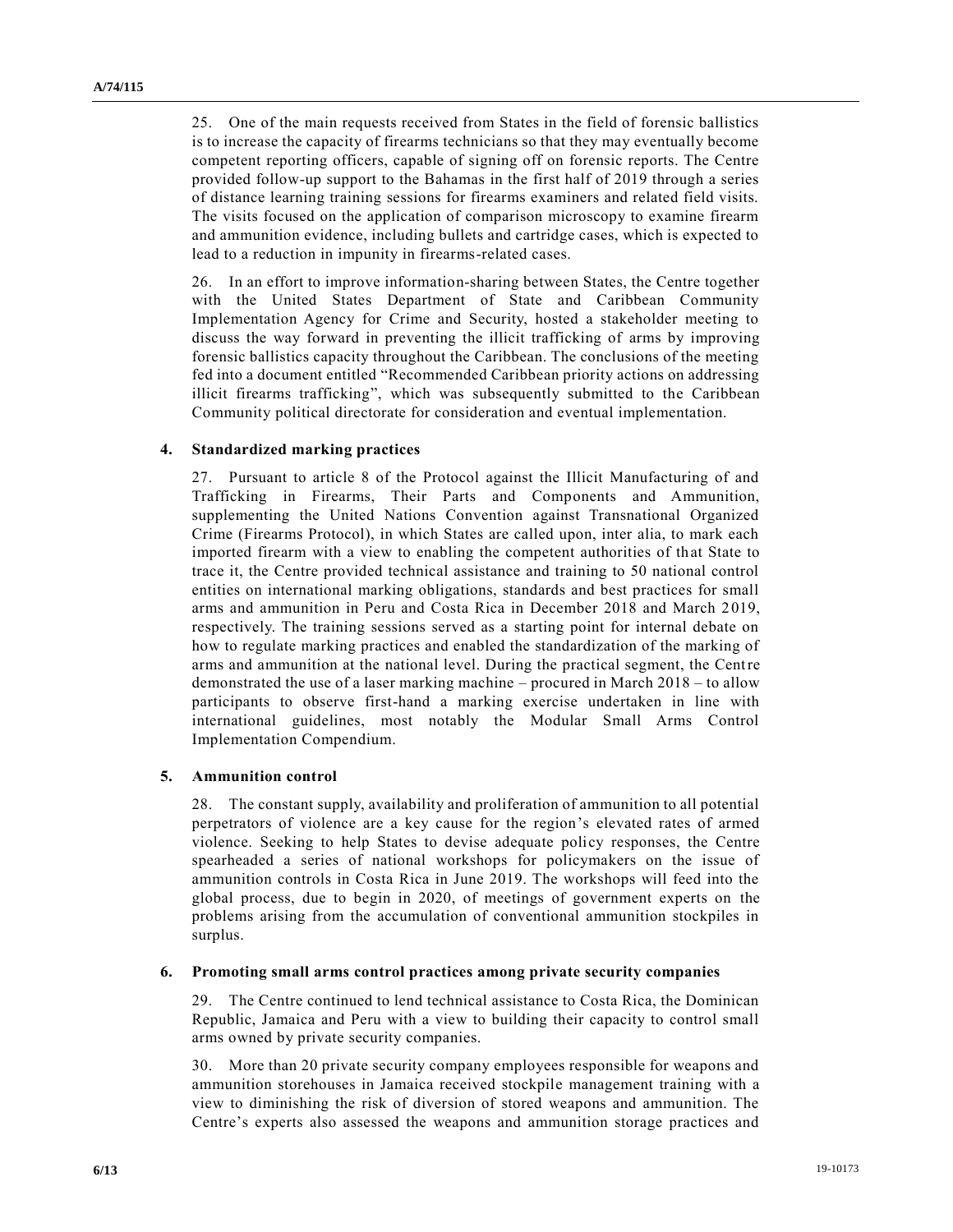physical security measures of the Jamaica Rifle Association and made technical recommendations to bring the Association into compliance with international physical security and stockpile management standards.

31. In March 2019, the Centre held an executive seminar and technical workshop in the Dominican Republic for 90 staff members and employees of national authorities and private security companies on good practices and international standards for physical security and stockpile management. In the same month, the Centre held an exercise in Costa Rica to raise the awareness of more than 20 national officials responsible for international transfer controls of the provisions of international instruments on arms import controls, in particular where private security companies are the importers and intended end-users. The Centre presented its risk assessment methodology to aid the State in evaluating arms and ammunition imports and prevent diversion and straw purchases. It its recommendations, the Centre highlighted the importance of improving cooperation and coordination among the national authorities and complying with national regulations on private security companies and civilian possession and use of arms in order to prevent diversion and illicit arms transfers.

#### **7. Measuring illicit trafficking and community security**

32. With a view to increasing capacity to implement Sustainable Development Goal 16 and monitor progress thereon, the Centre worked with 60 youth leaders in communities in Medellín, Colombia, and Trujillo, Peru, to conduct more than 5,000 surveys. The surveys, based on Sustainable Development Goal indicators developed by young people in those regions in 2017, allowed volunteers to measure perceptions and experiences relating to peace, disarmament and security in their neighbourhoods, universities and workplaces. A mobile telephone application developed for the purpose facilitated the meticulous collection of data and its analysis. Key findings in both countries included the fact that more than 25 per cent of the young people surveyed felt insecure in their communities; nearly 45 per cent of respondents felt that it was "probable", and close to 30 per cent "very probable", that they would fall victim to crime within the following 12 months. Nearly 20 per cent said that they were aware that other young people possessed firearms.

33. The findings were collated in a publication and widely disseminated, partly as a means of empowering young people in the process of building more peaceful societies.

#### **8. Addressing firearms use and possession in schools**

34. The presence of firearms in schools in Latin America has become increasingly problematic over the past decade. Not only do some students carry firearms in school but armed violence occurs and students and teachers are threatened with firearms. The extent of the problem is, however, difficult to gauge because centralized reporting systems and data sets for those incidents do not exist.

35. The Centre, therefore, compiled an evidence-based working paper on the status of firearms use and possession in schools and suggested possible means of addressing the issue. Best practices were identified on how to boost the institutional capacity of States to tackle the problem. The project was also designed to raise awareness among relevant actors, including civil society organizations, teacher associations and youth leaders, with the ultimate goal of transforming society throughout the region in line with Security Council resolution [2250 \(2015\)](https://undocs.org/en/S/RES/2250%20(2015)) on youth, peace and security, the Agenda 2030, in particular Goals 4, 5, 11 and 16, and the Secretary-General's Agenda for Disarmament.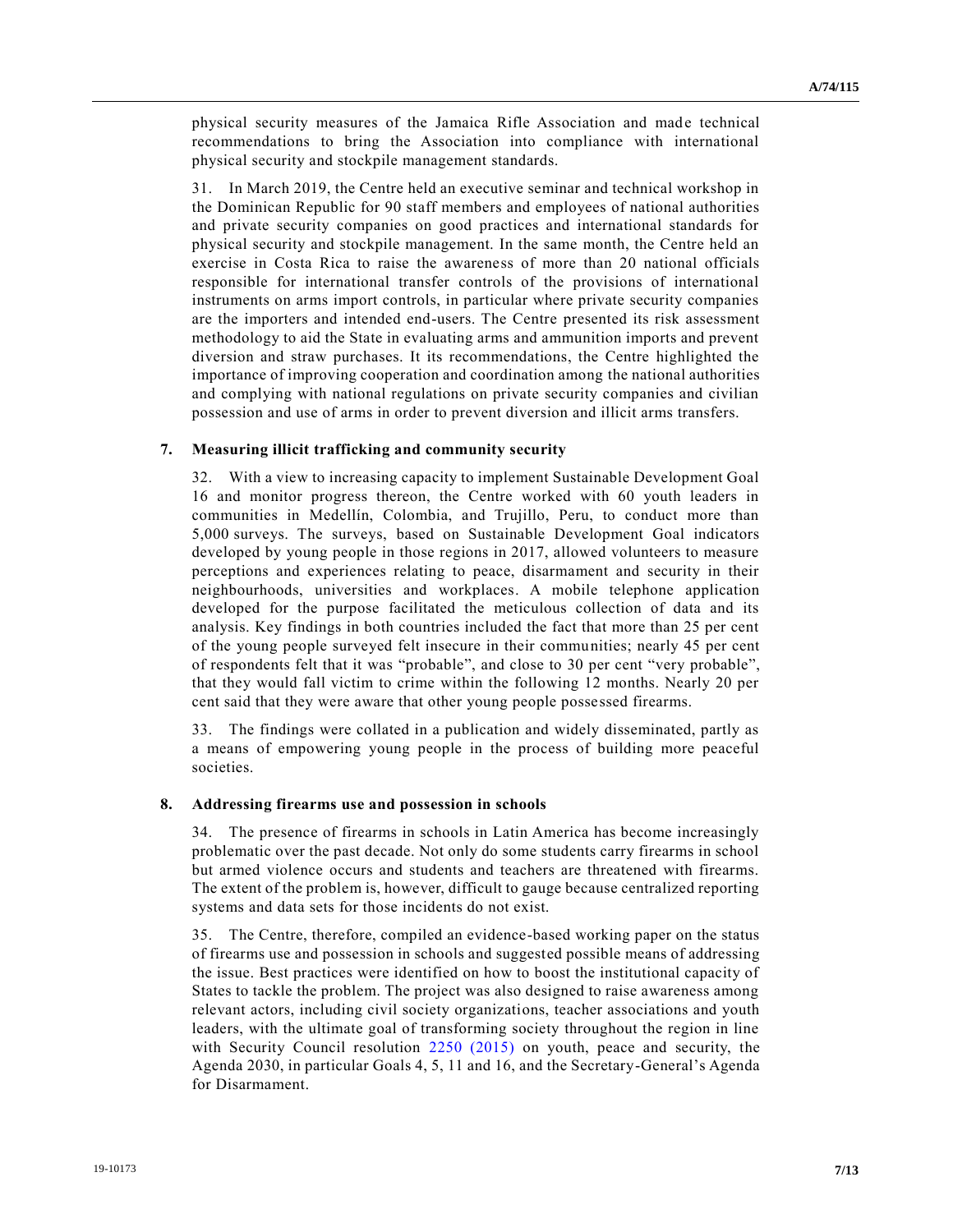#### **9. Women and Security**

36. In line with the recognition by the General Assembly in resolution [65/69](https://undocs.org/en/A/RES/65/69) of the valuable contribution women can make to practical disarmament measures, the Centre continued its multi-year, capacity-building project to help States to implement the resolution. The purpose is to encourage a gender-sensitive approach by national and regional arms control and regulating authorities (law enforcement bodies, the judiciary and legislators) to the reduction of armed violence and to empower women who are dedicated to advancing the disarmament and arms control agenda.

37. In October 2018, the Centre launched a project in Colombia with a national activity for justice and security sector personnel on identifying the gender aspects of armed violence and mainstreaming gender perspectives into criminal investigations and efforts to reduce impunity. In March 2019, a course was held in the Dominican Republic along similar lines. The theory part was complemented by a full day of simulation exercises on collecting and keeping records of evidence related to firearms and ammunition and identifying the samples needed by forensic laboratories to process that evidence.

38. As part of the project, the Centre presented a subregional legal study to cross-reference small arms laws with domestic violence provisions in nine Latin American States, including Colombia, the Dominican Republic and Mexico. The study included a recommendation to incorporate into small arms legislation restrictions on the acquisition and renewal of firearm licenses by persons convicted of domestic or interpersonal violence. It also served as the basis for discussions on taking gender into greater account in policy and legal responses relating to small arms control.

39. In March 2019, the study was presented at a subregional seminar held in El Salvador on the prevention of violence against women through arms control. The seminar brought together more than 40 government and civil society representatives, as well as members of specialized United Nations agencies (the United Nations Development Programme, United Nations Office on Drugs and Crime and United Nations Entity for Gender Equality and the Empowerment of Women (UN-Women)) and the Committee of Experts of the Follow-up Mechanism to the Inter-American Convention on the Prevention, Punishment and Eradication of Violence against Women (the Convention of Belém do Pará) to discuss the impact of armed violence on women and the link between such violence and small arms control.

40. Participants at the seminar were acquainted with the main international standards, instruments, legal frameworks and best practices on small arms control and their potential impact on the prevention of violence against women, with the aim of facilitating efforts at the national and regional levels to implement resolution [65/69.](https://undocs.org/en/A/RES/65/69) Another aim of the seminar was to underline the need to bear in mind the particular impact of armed violence on women in decision-making and thereby contribute to the achievement of Goals 5 and 16, in particular targets 5.2 (eliminate all forms of violence against all women and girls everywhere) and 16.4 (reduce illicit arms flows).

41. With a view to strengthening national legal frameworks and the institutional architecture for controlling transfers of conventional arms, in line with the Arms Trade Treaty, the Centre held a tabletop exercise in November 2018 in El Salvador for 20 representatives of the national authorities and civil society on reducing the risks of gender-based violence arising from such transfers. The Centre's innovative Arms Trade Treaty risk assessment tool was used, allowing participants to assess the likelihood of an international arms transfer facilitating acts of gender-based violence, to which reference is made in article 7.4 of the Treaty.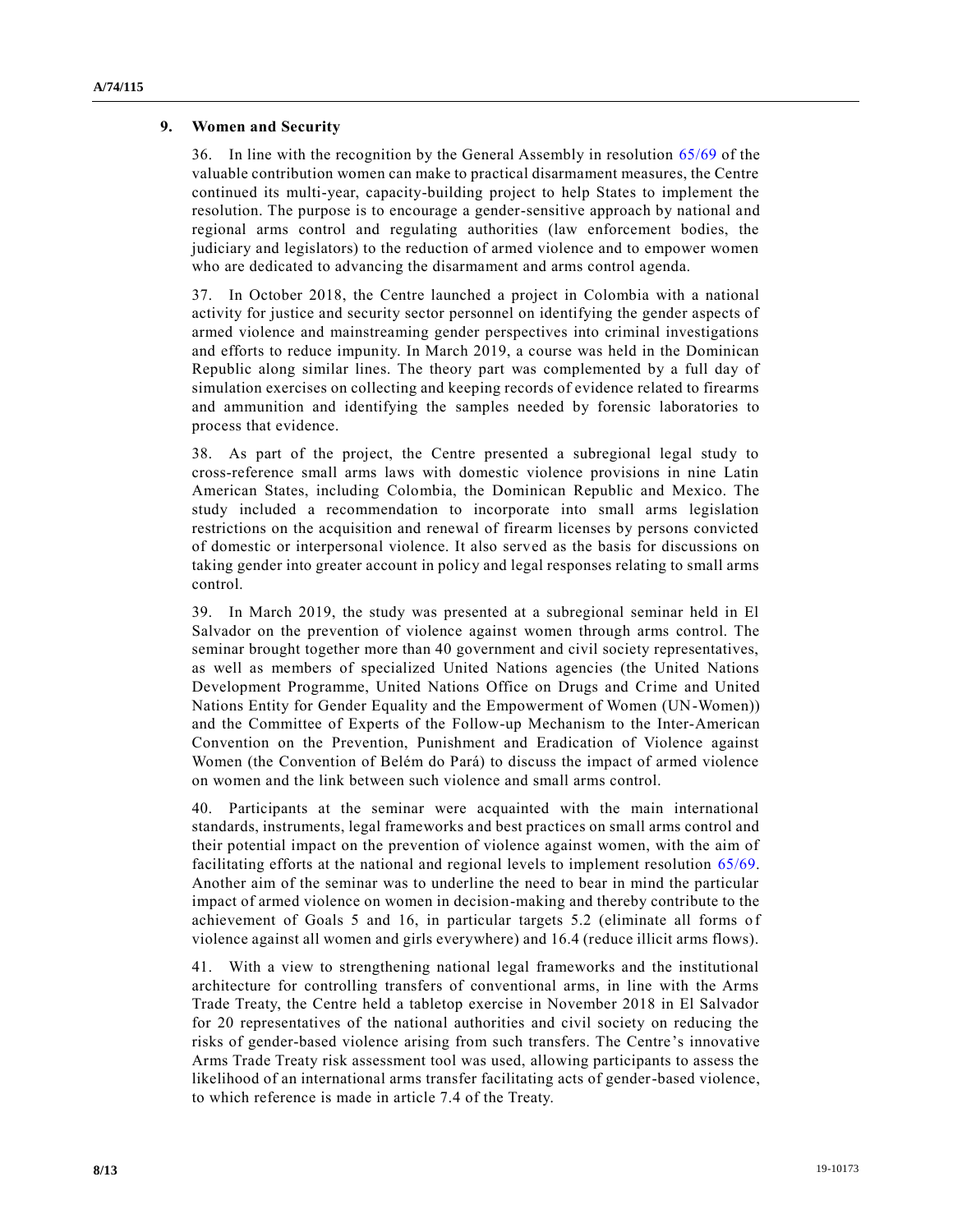### **B. Implementation of multilateral instruments relating to conventional arms and weapons of mass destruction**

#### **1. Arms Trade Treaty**

42. The Centre continued to support States in their efforts to implement the Arms Trade Treaty by providing training and technical assistance to around 160 government officials on compliance with reporting obligations under the Treaty in the Dominican Republic, Guatemala, Paraguay and Peru. Topics ranged from the identification of conventional weapons, ammunition, parts and components to the creation of national control systems under the Treaty and the determination of their main functions.

43. In February 2019, the Centre held its Arms Trade Treaty implementation course for officials of the Dominican Republic responsible for arms imports and exports. It was intended to build national capacity to develop standardized control lists and assess the risk of and response to trafficking in and diversion of conventional arms. The Centre also disseminated its standardized end-user certificates, which are designed to obviate the risk of the diversion of conventional arms, ammunition, parts and components. Theory was put into practice on the final day of training, when working groups were required to evaluate requests to export conventional arms in complex contexts while considering their implications for human rights, diversion and gender-based violence.

44. In April 2019, the Centre organized a workshop, in line with article 5 of the Treaty, for 16 officials responsible for controlling the transfer of conventional arms in the Dominican Republic on establishing a national control authority to implement the Treaty and drawing up Treaty-compliant national control lists.

45. In August 2018, the Centre helped Guatemala to set up such a control authority. It followed up in September with training for 20 national officials on implementing the Treaty, which featured practical recommendations on how the State could meet its obligations, including the drawing up of control lists and preparing and submitting national reports.

46. In November 2018, the Centre shared expertise on implementation of the Treaty with 26 officials from 11 institutions in Paraguay. The initiative marked the launch by the Centre in that country of its one-year voluntary trust fund project for which the Centre was identified as the State's main implementing partner. In February 2019, the Centre hosted a high-level workshop in Paraguay on Treaty obligations in relation to export controls and assessments. Participants used the Centre's tools, including its end-use and end-user documentation formats and protocols, as well as its export assessment methodology. In the same context, some 40 officials of the import and export control authorities attended the Centre's Arms Trade Treaty implementation course in May 2019.

47. In July 2018, the Ministry of Foreign Affairs of Peru invited the Centre to participate in a binational workshop on preventing and combating illicit arms trafficking at the border between Peru and Ecuador. The Centre focused on regional and international legal regimes for combating illicit trafficking in arms and ammunition tailored to the national police, defence forces and customs and intelligence divisions of the two countries. The activity was supported by the German Federal Office for Economic Affairs and Export Control.

#### **2. Security Council resolution [1540 \(2004\)](https://undocs.org/en/S/RES/1540%20(2004))**

48. As a follow-up to earlier rounds of assistance to States in the region with implementation of Security Council resolution [1540 \(2004\),](https://undocs.org/en/S/RES/1540%20(2004)) the Centre provided legal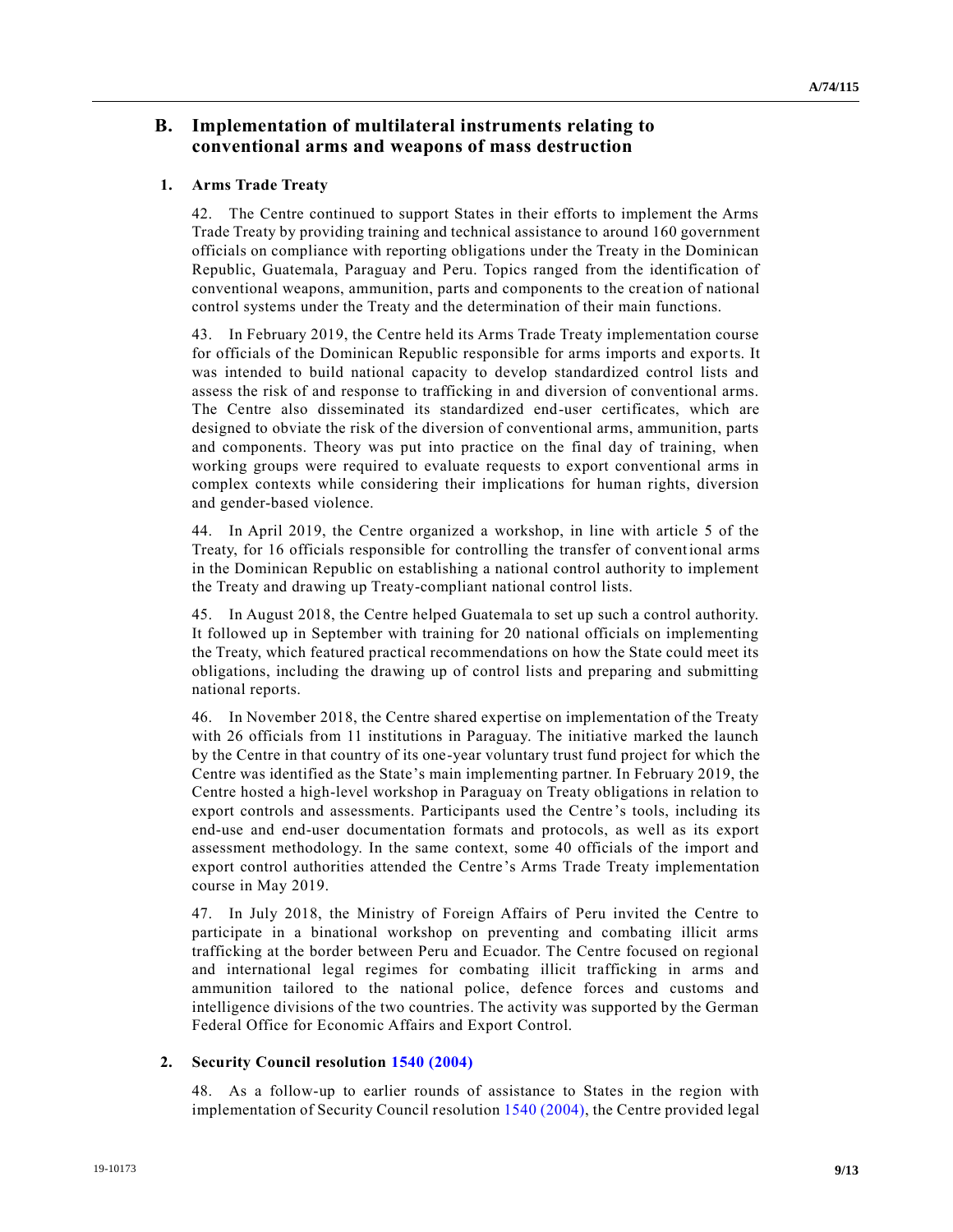support to Peru to draft legislation prohibiting biological weapons and regulating related materials in accordance with the Biological Weapons Convention.

49. The need to strengthen the State's regulatory framework and thereby improve the implementation of the resolution was identified in Peru's voluntary national action plan. The Centre held a training session in February 2019 on the international non-proliferation regime for all stakeholders involved in drafting the legislation. Subsequently, the national resolution focal point and other stakeholders agreed to hold monthly workshops to streamline dialogue and invited the Centre to contribute substantive input for the drafting process.

50. The Centre, together with the International Maritime Organization (IMO), conducted specialized training and tabletop exercises in Suriname for 35 government officials with a view to enhancing their ability to detect and interdict items of proliferation concern in the context of maritime and port security. It was the sixth time that the Centre had worked with IMO in the context of its programme on resolution 1540 [\(2004\).](https://undocs.org/en/S/RES/1540%20(2004)) Suriname presented its national action plan to the Security Council Committee established pursuant to resolution [1540 \(2004\)](https://undocs.org/en/S/RES/1540%20(2004)) in March 2019. The Centre and its partners (the Group of Experts of the Committee) had assisted with drafting of the plan in the previous reporting period.

#### **3. High-level fissile material cut-off treaty expert preparatory group consultative process**

51. To facilitate dialogue at the subregional level among Member States and regional organizations on the implications of a future treaty banning the production of fissile material for nuclear weapons or other nuclear explosive devices, the Centre and the Geneva branch of the Office for Disarmament Affairs held training workshops in Peru for Latin American States, regional organizations and academics in June 2019. The aim of the workshops was to develop a sense of ownership of the issue among those States and to help them to prepare for informal consultative meetings with the high-level fissile material cut-off treaty expert preparatory group, as called for in General Assembly resolution [71/259](https://undocs.org/en/A/RES/71/259) on a treaty banning the production of fissile material for nuclear weapons or other nuclear explosive devices.

52. As a follow-up, a round-table discussion with representatives of the relevant national authorities was conducted in Peru to share knowledge and information on related issues.

### **IV. Staffing, financing and administration**

#### **A. Finances**

53. In accordance with General Assembly resolution [41/60 J,](https://undocs.org/en/A/RES/41/60) the Centre was established on the basis of existing resources and voluntary contributions made by Member States and interested organizations for its core and programme activities. In 2018, voluntary contributions to the Centre's trust fund were received in the amount of \$3,702,075. The Secretary-General expresses his gratitude to the Centre's donors, in particular the Governments of Canada, Germany and the United States of America, and to the Arms Trade Treaty voluntary trust fund for their ongoing financial support. Those contributions enabled the Centre to continue to assist Member States in the region, at their request.

54. The Secretary-General also expresses his appreciation to Guyana, Mexico and Peru for their financial contributions. He continues to encourage financial and in-kind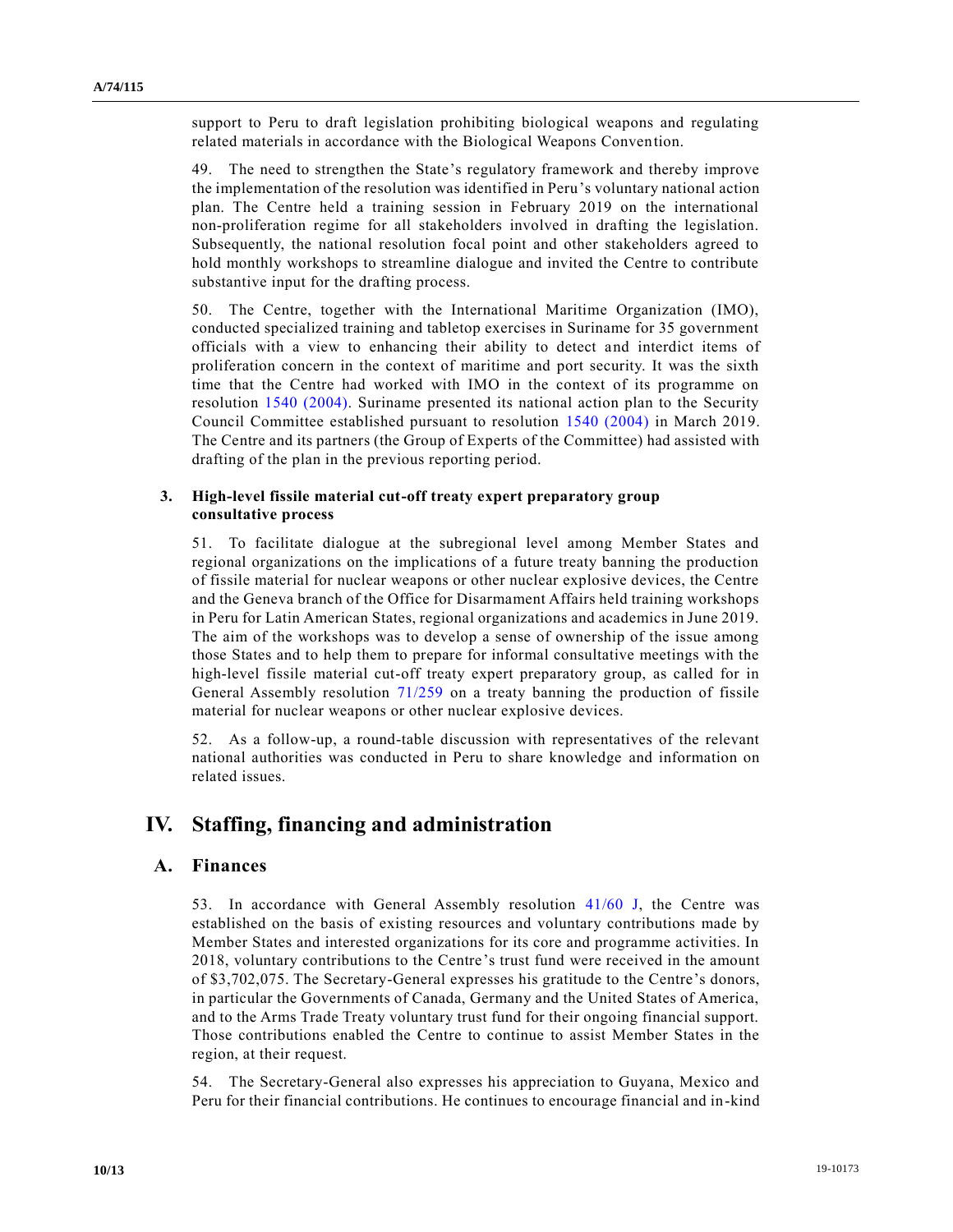contributions from Latin American and Caribbean States as a clear indication of the value that Member States place on the Centre's expertise and technical assistance.

55. The Secretary-General wishes to thank all States and partners for their generous contributions to and support for the Centre and encourages their ongoing support to ensure that the Centre can continue to provide technical and capacity-building assistance to Member States in the region, at their request, in fulfilment of its mandate. Information on the status of the trust fund for the Centre for 2018 is contained in the annex to the present report.

### **B. Staffing and administration**

56. The regular budget of the United Nations funds the posts of one Senior Political Affairs Officer/Director of the Centre (P-5), one Political Affairs Officer (P-3) and one General Services staff member (G-7 Local level).

57. Project personnel posts are funded exclusively through voluntary contributions. The Centre recruited additional programmatic support personnel for its public security and non-proliferation and arms control programmes, as well as international consultants. Their contributions were aimed at supporting the Centre 's tracing and gender initiatives, as well as assisting with the creation of new tools and guides to support the implementation of instruments relating to small arms control and the prevention of their trafficking.

58. In addition, seven interns and two United Nations Volunteers joined the Centre to assist with the implementation of projects.

### **V. Conclusion**

59. The Centre undertook more than 70 substantive activities to support States in their implementation of the Programme of Action, the International Tracing Instrument, the Arms Trade Treaty, Security Council resolution [1540 \(2004\)](https://undocs.org/en/S/RES/1540%20(2004)) and General Assembly resolution [65/69.](https://undocs.org/en/A/RES/65/69)

60. The Centre continued to expand its technical assistance in areas ranging from support for the destruction, marking and tracing of small arms and ammunition and combating illicit trafficking in them to improvements in their physical security and stockpile management by national authorities and private security companies. The Centre also continued to help States to strengthen their national frameworks on import and export controls for conventional weapons and dual-use goods. Moreover, it supported States in their efforts to prevent the proliferation of weapons of mass destruction through the provision of legal assistance relating to the Biological Weapons Convention and capacity-building workshops, including on maritime and port security. Gender considerations were highlighted as an essential element for consideration in the small arms trade among national authorities in line with General Assembly resolution [65/69](https://undocs.org/en/A/RES/65/69) and young people were called upon to monitor the implementation of Sustainable Development Goal 16 at the community level.

61. In line with the gender mainstreaming action plan of the Office for Disarmament Affairs, the Centre continued to promote the participation and role of women in disarmament, non-proliferation and arms control by ensuring a maximum number of female participants at all of its events, reaching nearly 400 women.

62. The Secretary-General reiterates his call to Member States and other partners in a position to do so to provide the Centre with the financial and in-kind support, including direct financial contributions from Latin American and Caribbean States,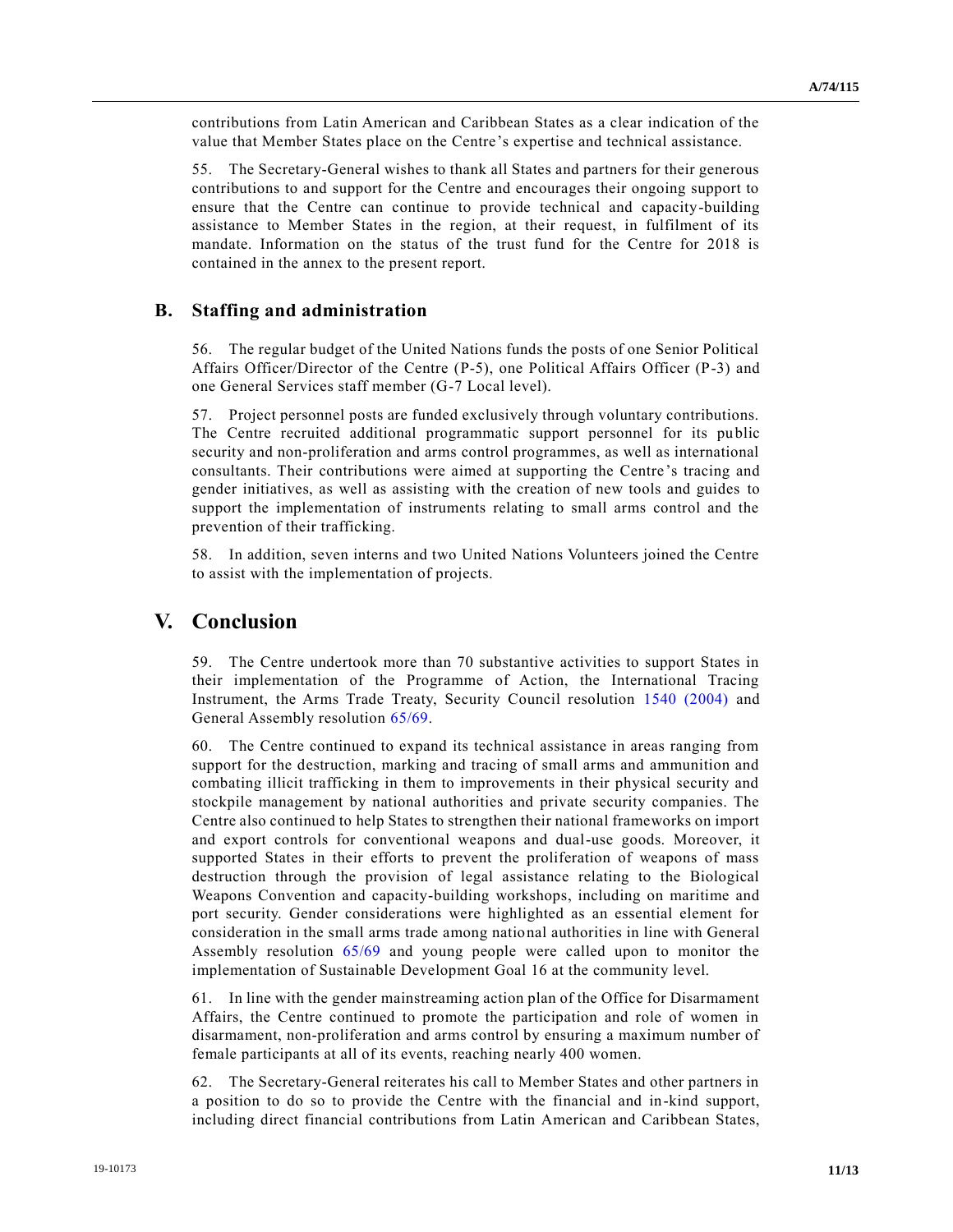necessary for it to continue to carry out its mandate effectively and serve the needs of Member States in the region. The Secretary-General also encourages States to continue to fully utilize the Centre's expertise and experience in their joint efforts to promote peace, security and disarmament in the region.